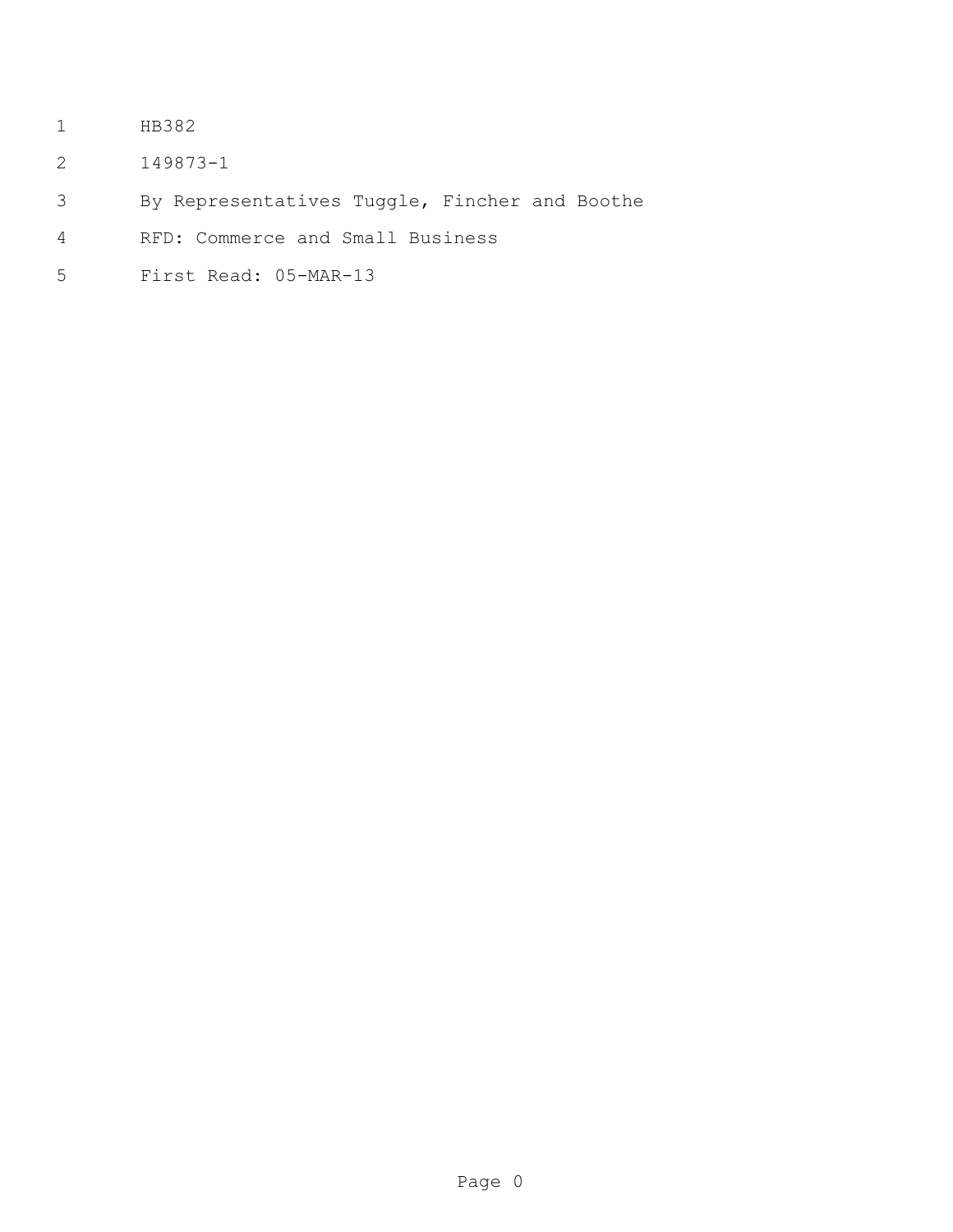149873-1:n:02/28/2013:JET/tj LRS2013-1203 SYNOPSIS: This bill would codify the establishment of the Alabama Drought Assessment and Planning Team created by the Governor's June 24, 2011, Executive 11 Order Number 19, and provide for its membership, duties, responsibilities, and powers. This bill would establish the Monitoring and Impacts Group Subcommittee and provide for its membership, duties, responsibilities, and powers. This bill would codify the charges given to **the Alabama Office of Water Resources which is a**  division of the Alabama Department of Economic and Community Affairs, with the responsibility of developing a State Drought Plan and periodically issuing drought declarations. The bill would reaffirm the Governor's ability to respond to extreme drought conditions under the powers provided under the Alabama Emergency Management Act of 1955. This bill would allow the Office of Water Resources to promulgate rules.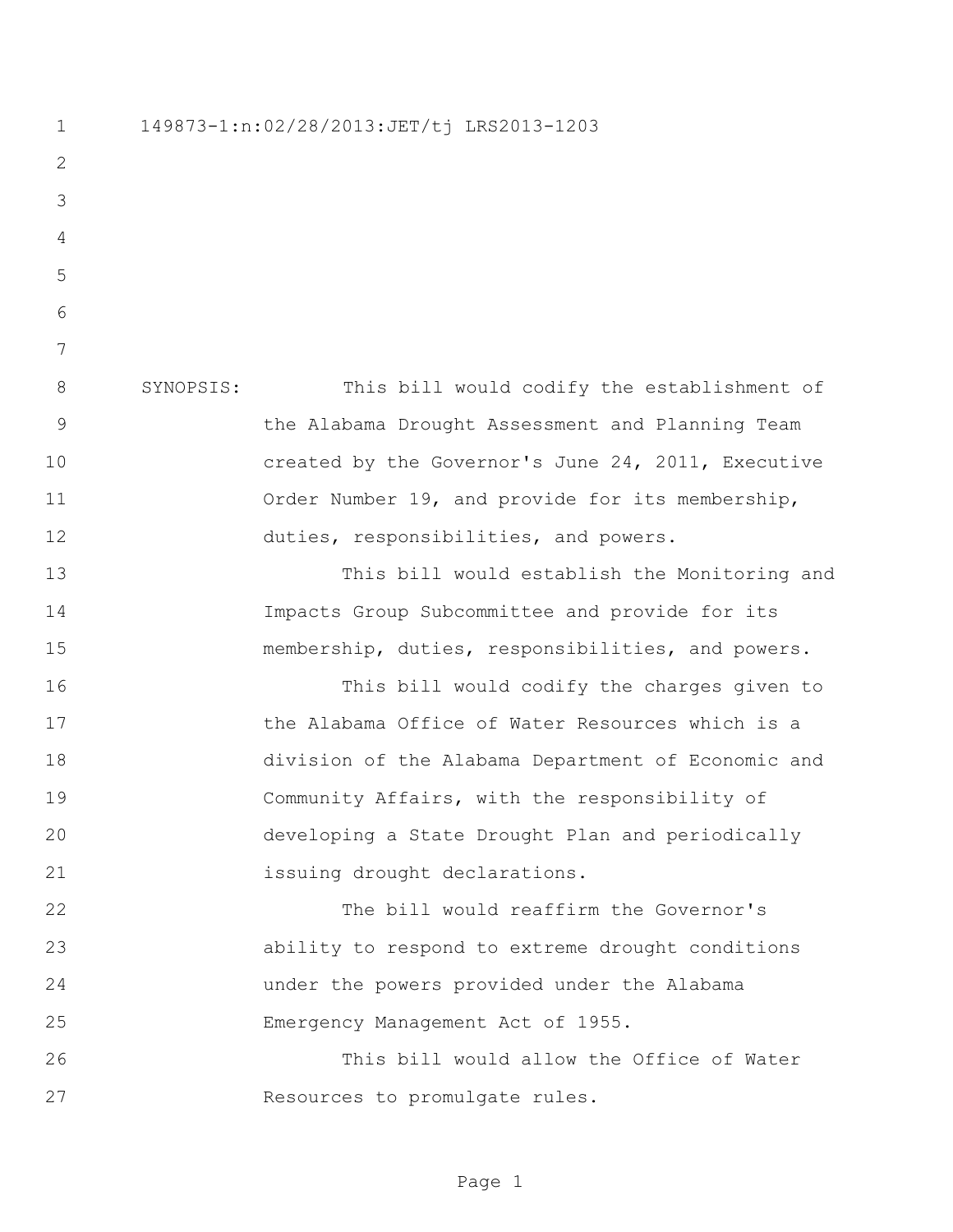| $\mathbf 1$    |                                                                |
|----------------|----------------------------------------------------------------|
| $\mathbf{2}$   | A BILL                                                         |
| 3              | TO BE ENTITLED                                                 |
| $\overline{4}$ | AN ACT                                                         |
| 5              |                                                                |
| 6              | Relating to droughts; to codify the establishment of           |
| 7              | the Alabama Drought Assessment and Planning Team created by    |
| 8              | the Governor's June 24, 2011, Executive Order Number 19, and   |
| $\mathsf 9$    | provide for its membership, duties, responsibilities, and      |
| 10             | powers; to establish the Monitoring and Impacts Group          |
| 11             | Subcommittee and provide for its membership, duties,           |
| 12             | responsibilities, and powers; to codify the charges given to   |
| 13             | the Alabama Office of Water Resources which is a division of   |
| 14             | the Alabama Department of Economic and Community Affairs, with |
| 15             | the responsibility of developing a State Drought Plan and      |
| 16             | periodically issuing drought declarations; to reaffirm the     |
| 17             | Governor's ability to respond to extreme drought conditions    |
| 18             | under the powers provided under the Alabama Emergency          |
| 19             | Management Act of 1955; and to allow the Office of Water       |
| 20             | Resources to promulgate rules.                                 |
| 21             | BE IT ENACTED BY THE LEGISLATURE OF ALABAMA:                   |
| 22             | Section 1. This act may be known and cited as the              |
| 23             | Alabama Drought Planning and Response Act.                     |
| 24             | Section 2. As used in this act, the following words            |
| 25             | shall have the following meanings:                             |
| 26             | (1) ADAPT. The Alabama Drought Assessment and                  |
| 27             | Planning Team as created by this act.                          |
|                |                                                                |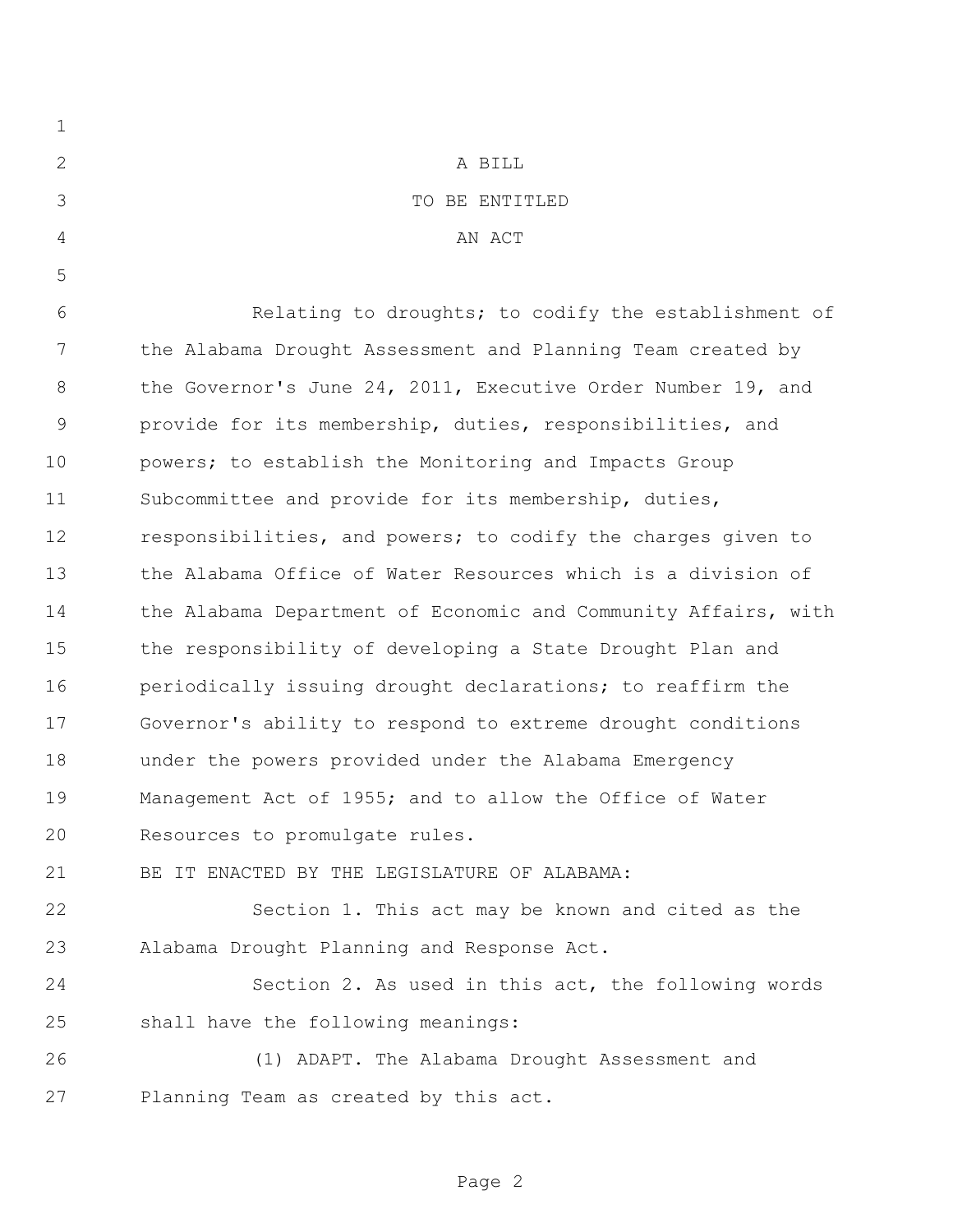(2) ADECA. The Alabama Department of Economic and Community Affairs.

 (3) ADCNR COMMISSIONER. The Commissioner of the Alabama Department of Conservation and Natural Resources.

 (4) ADEM DIRECTOR. The Director of the Alabama Department of Environmental Management.

 (5) AEMA DIRECTOR. The Director of the Alabama 8 Emergency Management Agency.

 (6) ALABAMA ADJUTANT GENERAL. The Commanding General of the Alabama National Guard.

 (7) AGI COMMISSIONER. The Commissioner of the Alabama Department of Agriculture and Industries.

 (8) COMMUNITY PUBLIC WATER SYSTEM. A public water system which serves at least 15 service connections used by year-round residents or regularly serves at least 25 year-round residents.

 (9) DROUGHT CONSERVATION PLAN. A written plan that addresses graduated drought response procedures with implementation of specific measures based on drought severity. The drought conservation plan may be a separate plan or a component of a broader emergency response plan.

 (10) DROUGHT DECLARATION. A written summary, issued by OWR, containing a description of drought conditions 24 throughout the state.

 (11) DROUGHT EMERGENCY. A written declaration by the Governor that drought conditions in all or any part of the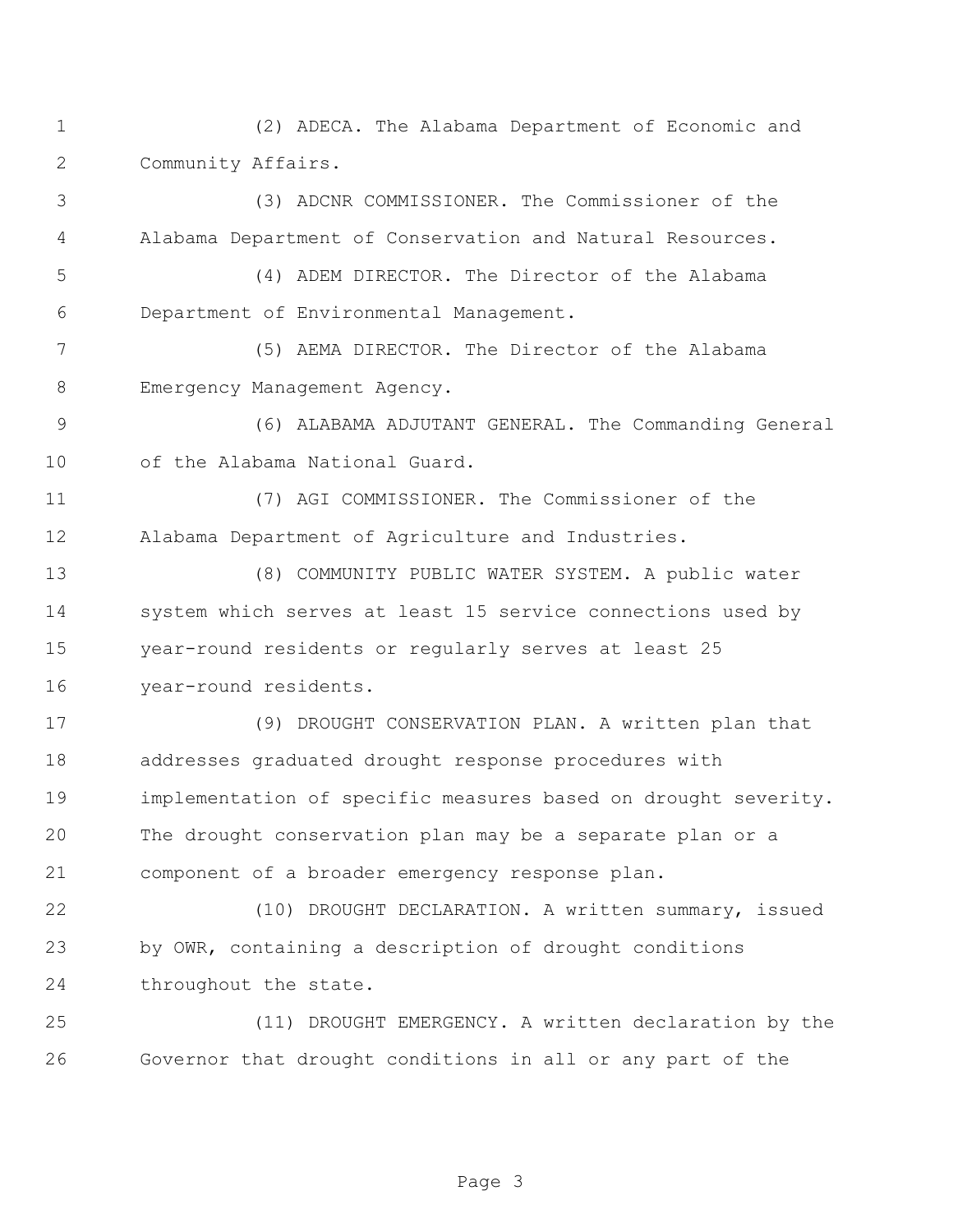state are of such severity that public health or safety is threatened.

 (12) DROUGHT MONITOR. The assessment of drought conditions throughout the United States published weekly by the National Integrated Drought Information System (NIDIS) on the "drought.gov" domain or its successor.

 (13) EMERGENCY ACTION PLAN. A written emergency response plan.

 (14) MIG. The Monitoring and Impact Group Subcommittee of ADAPT as created by this act.

 (15) MIG CHAIR. The chair of the Monitoring and Impact Group Subcommittee as created by this act.

 (16) OFFICE OF WATER RESOURCES DIVISION DIRECTOR. The Division Director of the Office of Water Resources.

 (17) OFFICE OF WATER RESOURCES or OWR. The Alabama Office of Water Resources, a division of the Alabama Department of Economic and Community Affairs.

 (18) STATE CLIMATOLOGIST. The State Climatologist of Alabama as appointed by the Governor and qualified to meet the roles and standards established by the American Association of State Climatologists as a Recognized State Climate Office.

 (19) STATE FORESTER. The Director of the Alabama Forestry Commission.

 (20) STATE GEOLOGIST. The Director of the Geological Survey of Alabama.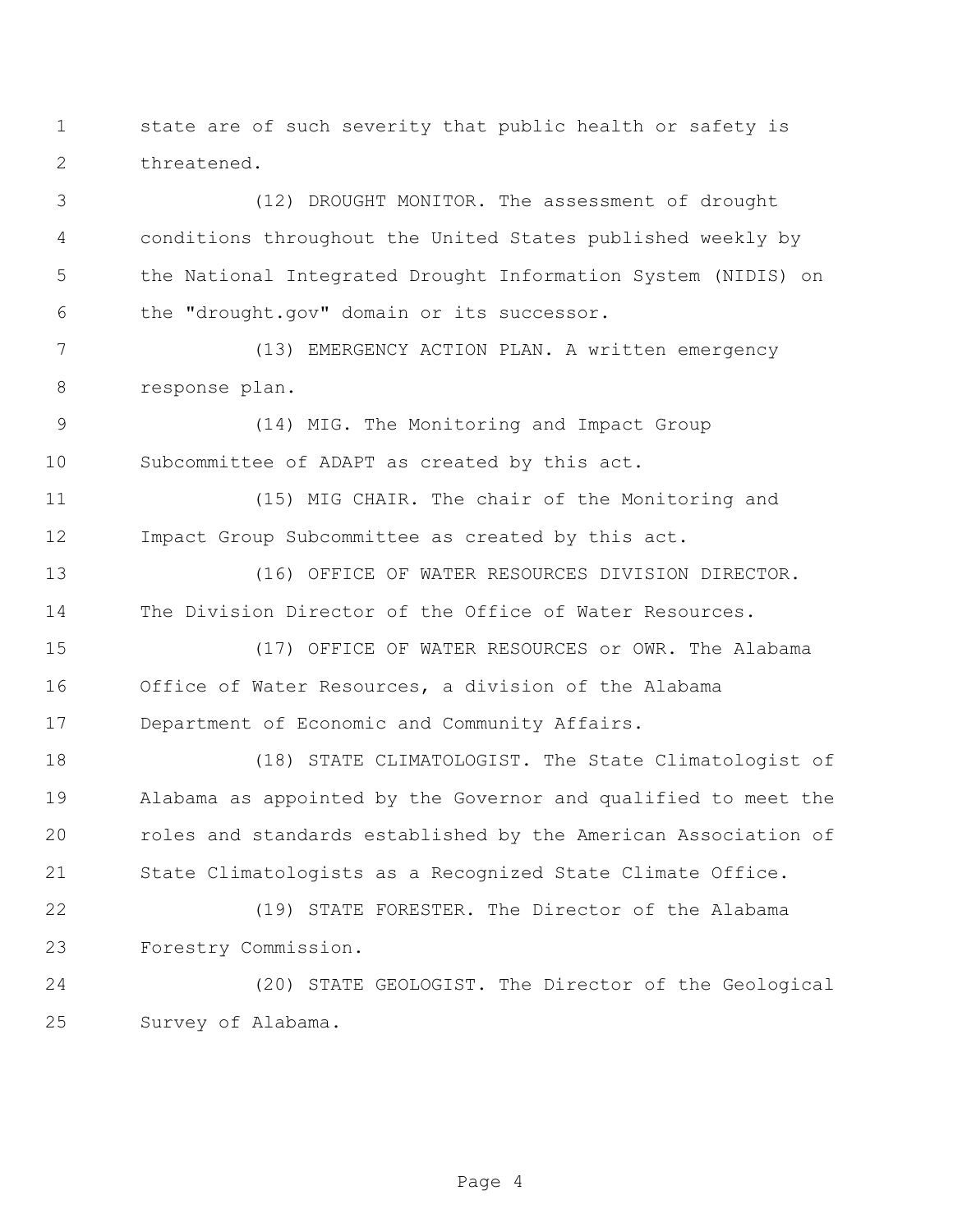| $\mathbf 1$ | Section 3. (a) The Office of Water Resources shall            |
|-------------|---------------------------------------------------------------|
| 2           | publish a drought plan for the State of Alabama which shall   |
| 3           | include as a minimum the following:                           |
| 4           | (1) Procedures for defining drought levels.                   |
| 5           | (2) ADAPT and MIG operating procedures.                       |
| 6           | (3) Drought-related information collection, storage,          |
| 7           | and dissemination procedures.                                 |
| 8           | (4) Procedures related to the issuance of drought             |
| 9           | declarations.                                                 |
| 10          | (5) Procedures for the development of inputs to the           |
| 11          | drought monitor.                                              |
| 12          | (6) Measures that encourage water conservation and            |
| 13          | efficiency throughout the state.                              |
| 14          | (7) Public information and outreach on drought                |
| 15          | related programs and conditions.                              |
| 16          | (b) The plan shall be updated periodically but no             |
| 17          | less than every five years.                                   |
| 18          | (c) Upon adoption by the state of any statewide               |
| 19          | legislation addressing water resource planning or policy, OWR |
| 20          | shall review the drought plan and no later than 180 days      |
| 21          | following the adoption of said legislation shall make any     |
| 22          | changes in the plan necessary to ensure it is consistent with |
| 23          | that legislation.                                             |
| 24          | Section 4. (a) There is created the Alabama Drought           |
| 25          | Assessment and Planning Team (ADAPT) consisting of the        |
| 26          | following members:                                            |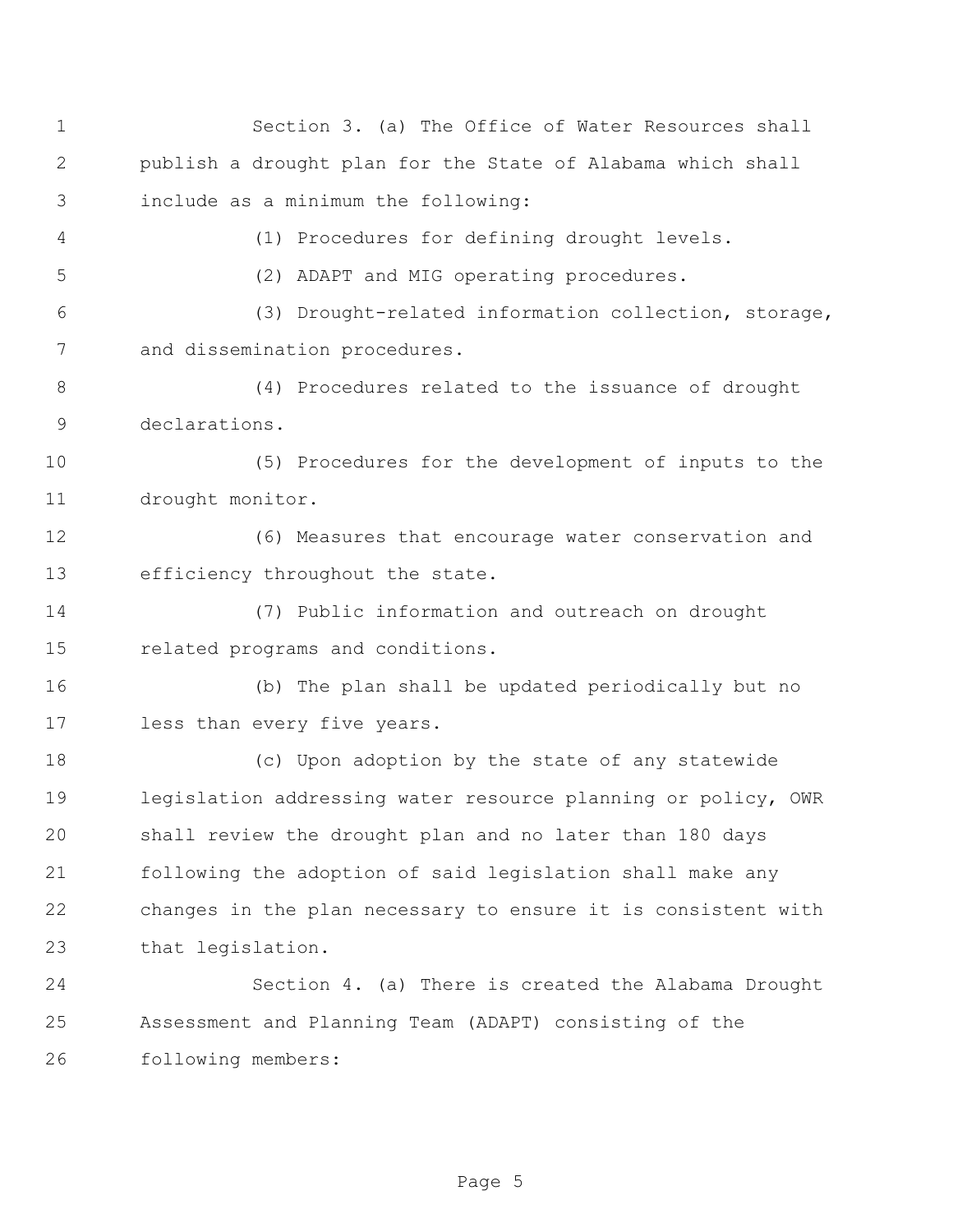(1) The Office of Water Resources Division Director or his or her designated representative. (2) The AEMA Director or his or her designated representative. (3) The ADEM Director or his or her designated representative. (4) The Alabama Adjutant General or his or her designated representative. (5) The AGI Commissioner or his or her designated representative. (6) The ADCNR Commissioner or his or her designated representative. (7) The Alabama State Forester or his or her designated representative. (8) The State Geologist of Alabama or his or her designated representative. (9) The State Climatologist of Alabama or his or her designated representative. (10) The Chair of the Drought Monitoring and Impact Group (MIG) Subcommittee. (11) A representative from a recognized Watershed Management Authority as appointed by the Governor. (12) Two members representing the state at large appointed by the Governor. (13) The State Executive Director of the Alabama Soil and Water Conservation Committee, or his or her designee.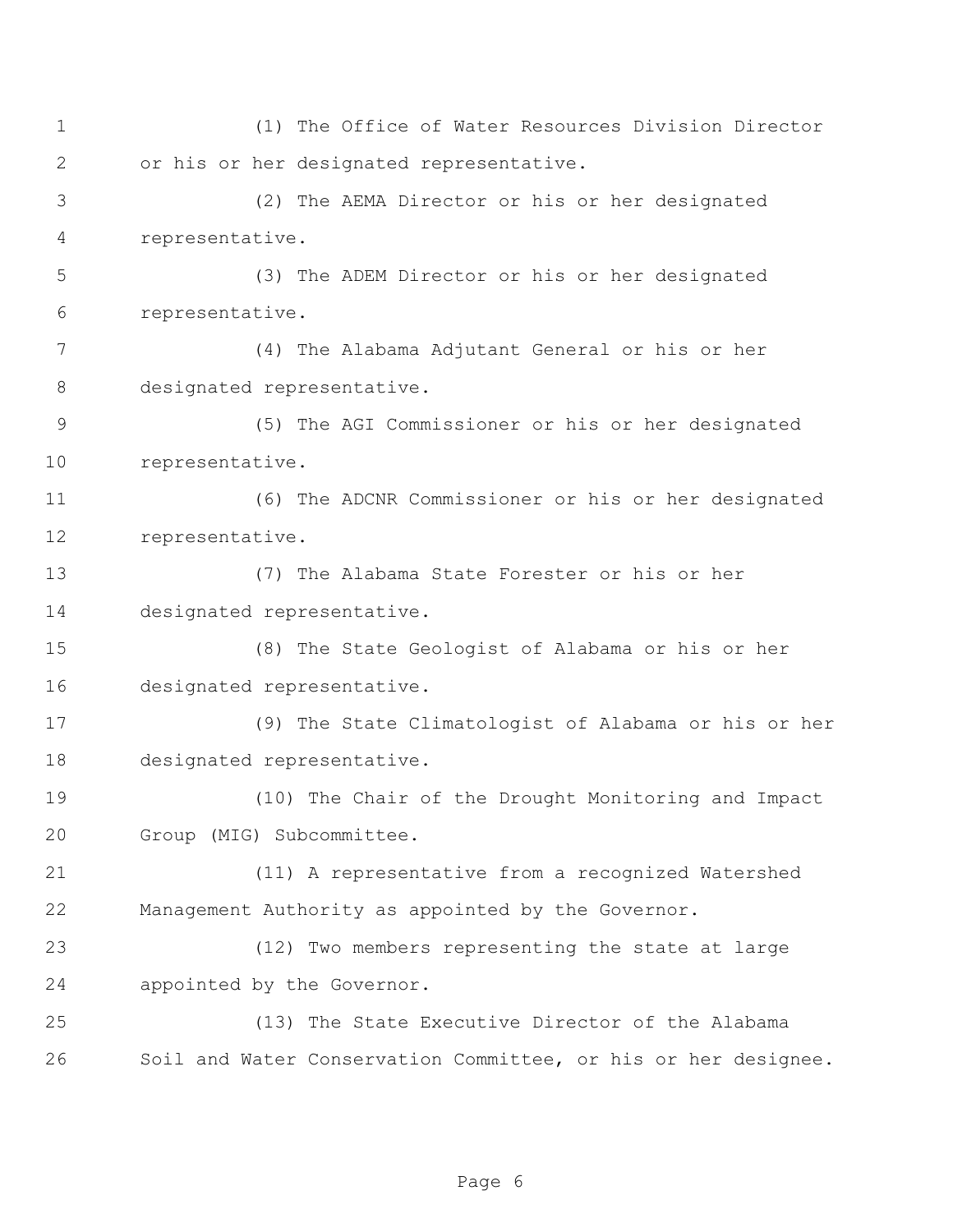(14) The State Conservationist of the Alabama Natural Resource Conservation Service, or his or her designee.

 (15) From time to time the Governor may appoint additional members of ADAPT as appropriate.

 (16) In addition to the above members, the Chair of ADAPT is authorized to invite representatives from appropriate federal agencies to be members of ADAPT. A federal representative may participate in an ex officio capacity with no voting rights and shall not count towards a quorum.

 (b) The Office of Water Resources Division Director, or his or her designee, shall serve as chair of ADAPT and the chair shall have the following duties, powers, and responsibilities:

 (1) Call, chair, and conduct all meetings of ADAPT. (2) Create and appoint members of any subcommittees; including the MIG. Membership of the MIG shall be based upon an individual's drought-related expertise or experience and may include both members and nonmembers of ADAPT.

(3) Appoint the chair of the MIG.

 (c) ADAPT shall have the following duties, powers, and responsibilities:

22 (1) To provide advice to the Office of Water Resources on the development of a statewide drought plan.

24 (2) To assess drought conditions in the state, based on input from the MIG.

26 (3) To advise the Governor when a drought emergency exists either statewide or in an area or areas of the state.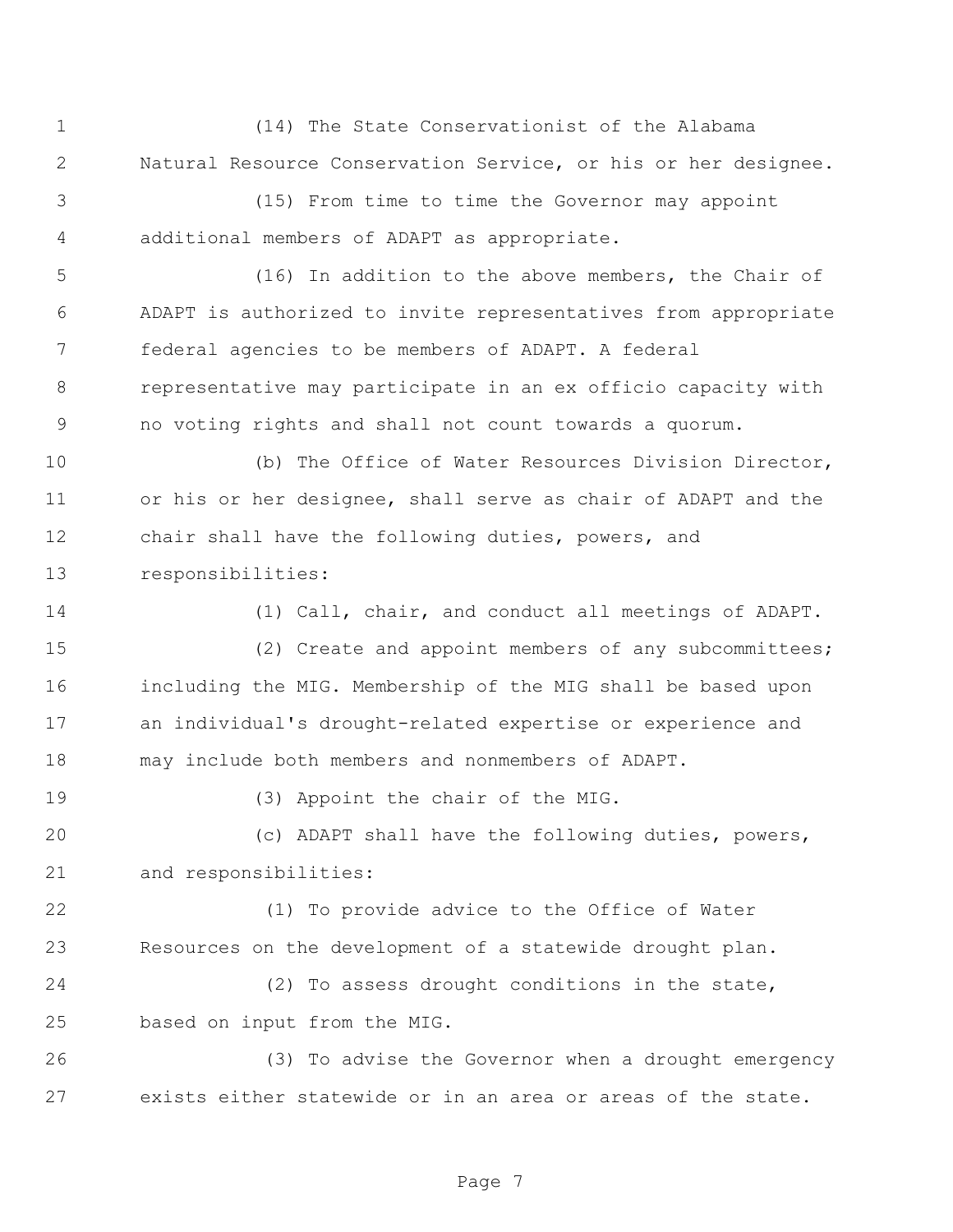(4) To make recommendations to the Governor for any mandatory water withdrawal restrictions or reductions that he or she may wish to order.

4 (5) To establish procedures for the operations and meetings of ADAPT and any subcommittees.

 (6) To administer and spend such funds as are appropriated by the Legislature or provided from other sources for the establishment and administration of ADAPT. ADECA shall serve as the administrative and financial support of ADAPT.

 (7) ADAPT shall have at least one standing subcommittee which shall be known as the Monitoring and Impact Group (MIG) whose duties shall be to conduct meetings and report recommendations to ADAPT. The MIG shall collect and summarize information relating to drought conditions and forecasts including rainfall, stream flows, reservoir elevations, soil moisture, and groundwater levels, as well as the impacts of these conditions and forecasts on public water 18 supplies, the environment, agriculture, industry, and recreation. The MIG may also recommend responses and strategies necessary to mitigate drought effects on Alabama. The MIG Chair shall provide a summary of drought conditions at the request of the ADAPT Chair and at each ADAPT meeting.

 (8) ADAPT may establish other subcommittees as needed.

 (d) ADAPT shall meet at least twice annually. (e) Members of ADAPT appointed as at-large members shall be eligible to receive compensation, subsistence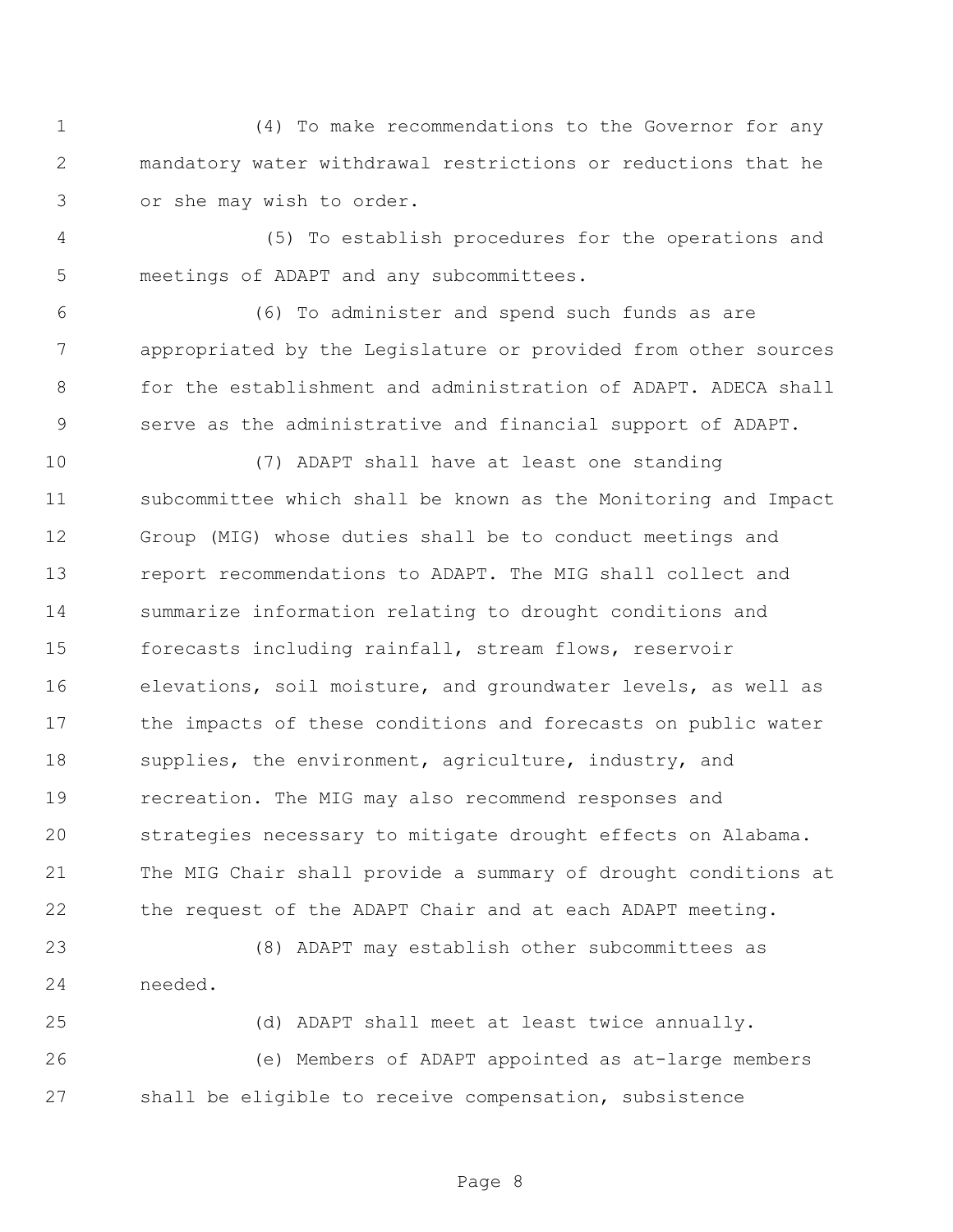allowances, mileage, or associated expenses in accordance with state travel policies and procedures which shall be allocated by ADECA. Officials or other state employees who are appointed or designated to ADAPT shall be allowed to participate in ADAPT as part of their duties and may claim per diem, mileage, or associated expenses as allowed by law.

 (f) If ADAPT determines that the severity of the conditions in a drought area of the state or the whole state have progressed to the extent that the safety or health of the citizens of an area of the state or of the whole state is threatened, ADAPT shall expeditiously report those conditions 12 to the Governor. In coordination with the AEMA, ADAPT shall also present to the Governor a priority list of recommended actions designed to mitigate the effects of drought conditions. Preservation of drinking water for citizens and water for human health and safety shall be the first priority.

17 Section 5. The State Climatologist, in coordination with the Office of Water Resources, shall be responsible for providing an input to the drought monitor concerning drought conditions in this state. The input shall be consistent with any drought declarations issued by the Office of Water Resources. The state drought plan shall include provisions for this coordination process.

 Section 6. Each community public water system shall develop a drought conservation plan which addresses graduated drought response procedures with implementation of specific measures based on drought severity. The drought conservation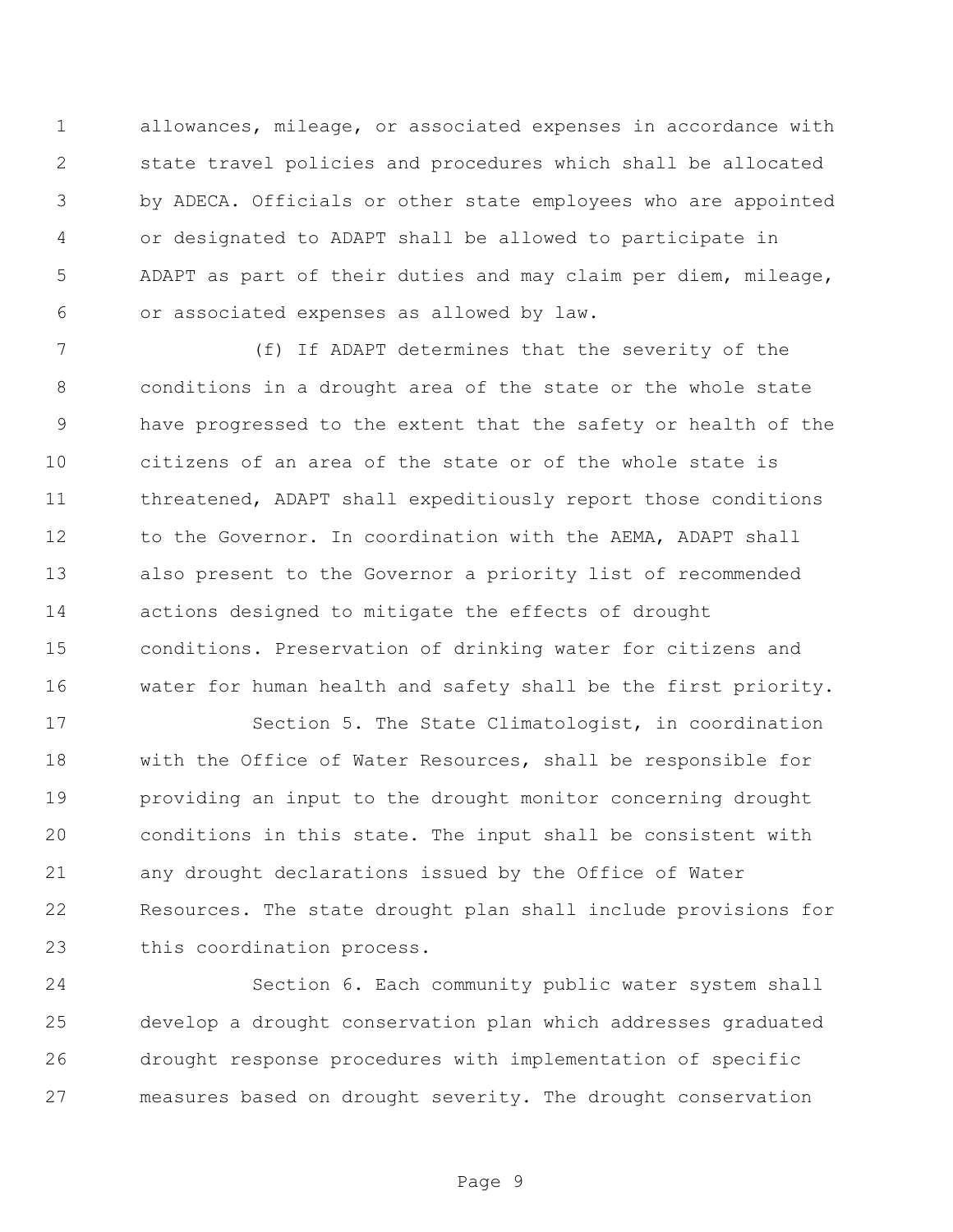plan may be a separate plan or a component of a broader emergency action plan. The procedures or plans shall include appropriate enforcement mechanisms. Copies of all plans shall be submitted to the Office of Water Resources, and it shall provide copies of the plan to ADEM upon its request.

 Section 7. If a community public water system implements voluntary or mandatory restrictions or reductions in water use, the system shall report these actions to the Office of Water Resources. The Office of Water Resources shall also have the authority to require the reporting of other information, such as the status of local water supplies and sources. OWR shall maintain an information clearinghouse for this and other drought-related information and make the information available via the Internet or other appropriate means.

 Section 8. The Office of Water Resources, with the advice and input from ADAPT, shall have the authority to issue drought declarations. These drought declarations shall provide information on where drought conditions are affecting this state, and the severity of those conditions. The drought declaration shall be based on a number of factors including, but not limited to, meteorological conditions, stream flow levels, reservoir elevations, soil moisture conditions, ground water levels, weather forecasts, as well as impacts to agriculture, water supplies, industry, recreation, and fish and wildlife habitats.